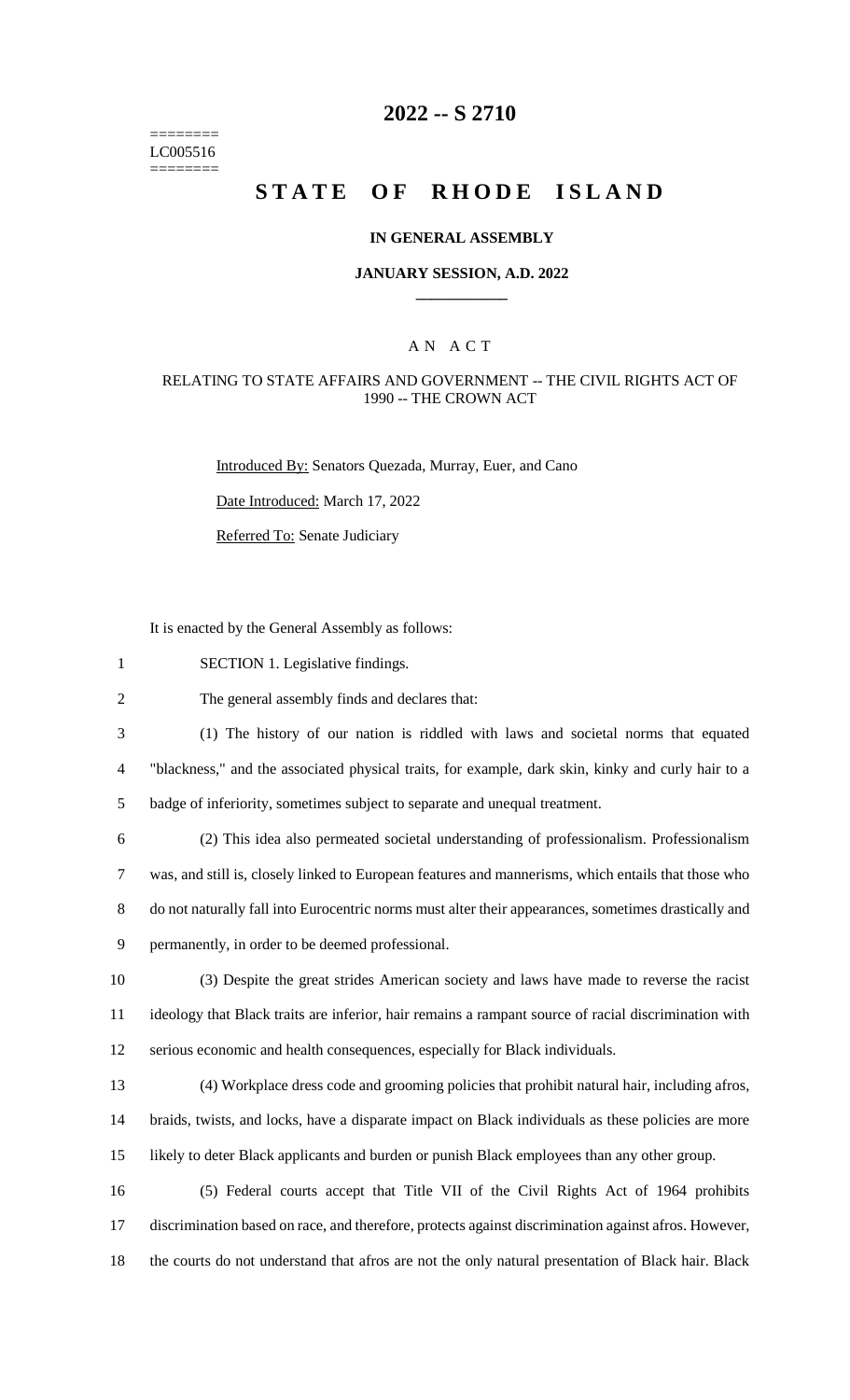hair can also be naturally presented in braids, twists, and locks.

 (6) In a society in which hair has historically been one of many determining factors of a person's race, and whether they were a second-class citizen, hair today remains a proxy for race. Therefore, hair discrimination targeting hairstyles associated with race is racial discrimination.

 (7) Racial discrimination is reflected in school and workplace policies and practices that bar natural or protective hairstyles commonly worn by people of African descent, as well as people of Jewish, Latinx, or Native American descent.

 (8) The state should acknowledge that people who have hair texture or wear a hairstyle that is historically and contemporarily associated with persons of African, Jewish, Latinx, or Native American descent systematically suffer harmful discrimination in schools, workplaces, and other contexts based upon longstanding race stereotypes and biases.

 (9) Clear, consistent, and enforceable legal standards must be provided to redress the widespread incidences of race discrimination based upon hair texture, hair type, and protective hairstyles in schools, workplaces, housing, places of public accommodations, and other contexts.

 (10) It is necessary to prohibit and provide remedies for the harms suffered as a result of race discrimination on the basis of hair texture, hair type, and protective hairstyles.

 (11) Acting in accordance with the constitutional values of fairness, equity, and opportunity for all, the general assembly recognizes that continuing to enforce a Eurocentric image of professionalism through purportedly race-neutral grooming policies that disparately impact Black individuals and exclude them from some workplaces is in direct opposition to equity and opportunity for all.

 SECTION 2. Section 42-112-1 of the General Laws in Chapter 42-112 entitled "The Civil Rights Act of 1990" is hereby amended to read as follows:

#### **42-112-1. Discrimination prohibited.**

 (a) All persons within the state, regardless of race, color, religion, sex, disability, age, or country of ancestral origin, have, except as is otherwise provided or permitted by law, the same rights to make and enforce contracts, to inherit, purchase, to lease, sell, hold, and convey real and personal property, to sue, be parties, give evidence, and to the full and equal benefit of all laws and proceedings for the security of persons and property, and are subject to like punishment, pains, penalties, taxes, licenses, and exactions of every kind, and to no other.

 (b) For the purposes of this section, the right to "make and enforce contracts, to inherit, purchase, to lease, sell, hold, and convey real and personal property" includes the making, performance, modification and termination of contracts and rights concerning real or personal property, and the enjoyment of all benefits, terms, and conditions of the contractual and other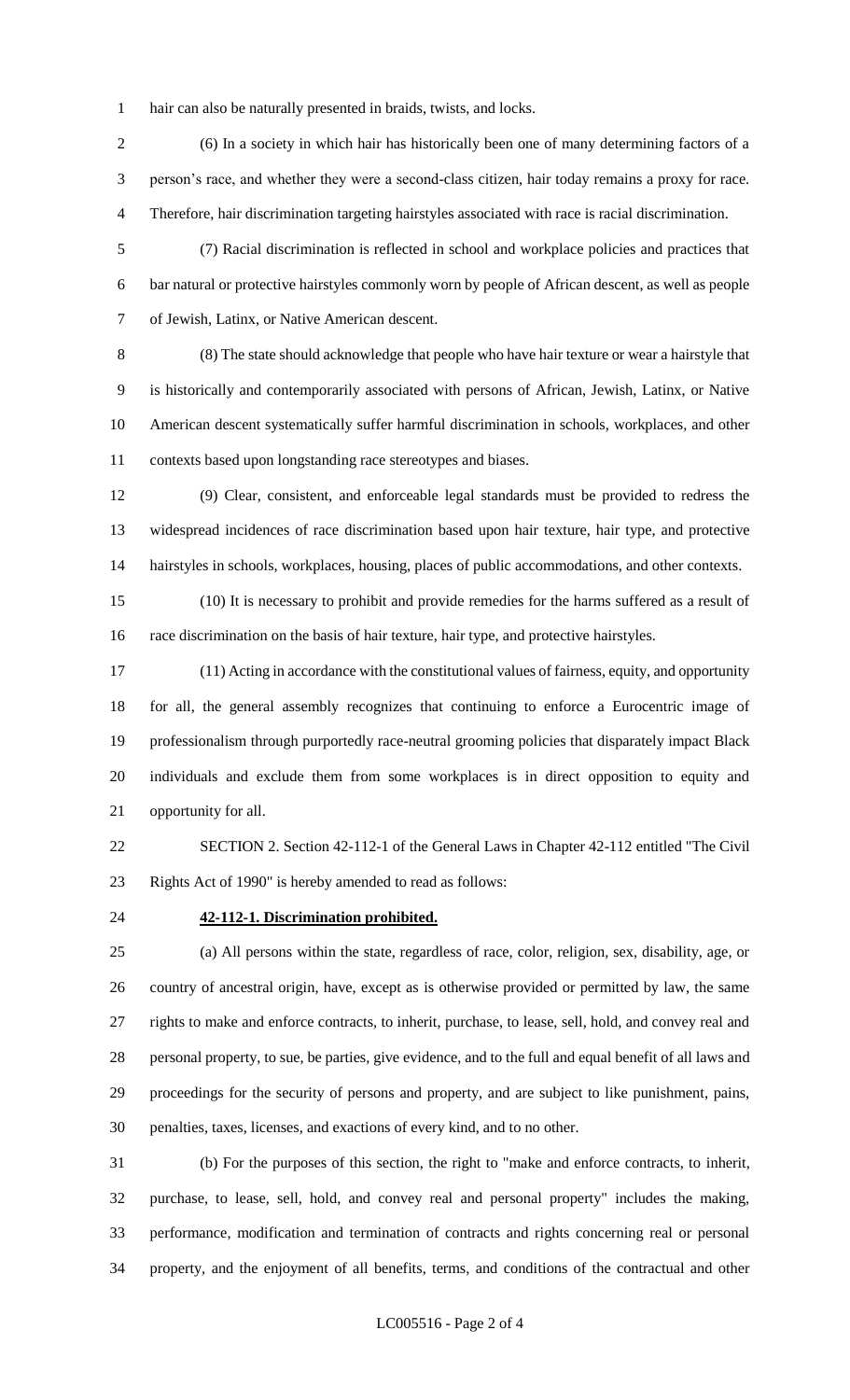relationships.

 (c) Nothing contained in this chapter shall be construed to affect chapter 14.1 of title 37, chapter 5.1 of title 28 or any other remedial programs designed to address past societal discrimination.

 (d) For the purposes of this section, the terms "sex" and "age" have the same meaning as those terms are defined in § 28-5-6, the state fair employment practices act. The term "disability" has the same meaning as that term is defined in § 42-87-1, and the terms, as used regarding persons with disabilities, "auxiliary aids and services," "readily achievable," "reasonable accommodation," "reasonable modification," and "undue hardship" shall have the same meaning as those terms are defined in § 42-87-1.1.

 (e) For the purposes of this section, the terms "race or ethnicity" includes ancestry, color, 12 ethnic group identification, and ethnic background as well as the inclusion of traits historically 13 associated with race, including, but not limited to, hair texture, hair type and protective hairstyles 14 that are commonly or historically associated with race and including, but not limited to, such hairstyles as braids, locks, and twists tight coils or curls, cornrows, Bantu knots, Afros, and head wraps.

SECTION 3. This act shall take effect upon passage.

======== LC005516 ========